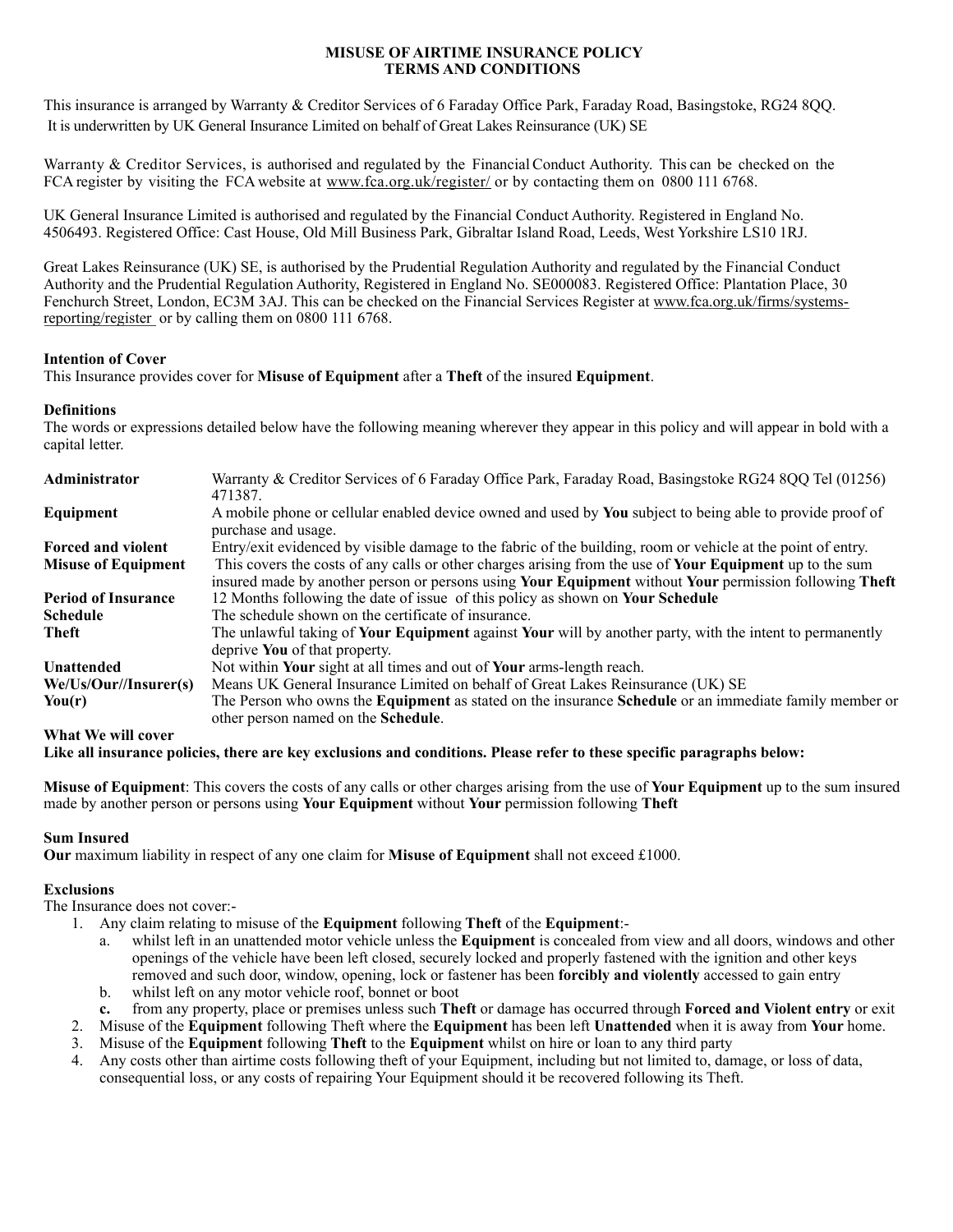# **Conditions**

### **Consumer Insurance Act**

**You** are required by the provisions of the Consumer Insurance (Disclosure and Representations) Act 2012 to take care to:

- a) supply accurate and complete answers to all the questions **We** or the administrator may ask as part of **Your** application for cover under the policy
- b) to make sure that all information supplied as part of **Your** application for cover is true and correct
- c) tell **Us** of any changes to the answers **You** have given as soon as possible.

Failure to provide answers in-line with the requirement of the Act may mean that **Your** policy is invalid and that it does not operate in the event of a claim.

If **We** obtain evidence which suggests that **You** were careless in providing **Us** with the information **We** have relied upon in setting the terms of this insurance and if **Your** carelessness causes **Us** to provide **You** with insurance cover which **We** would not otherwise have offered or would have offered on different terms, **We** may:

- Give **You** notice in writing that the terms of **Your** insurance have changed; or
- Cancel this contract of insurance by giving **You** thirty days' notice.

If **We** give **You** notice that the terms of **Your** insurance have changed, then **You** may give **Us** thirty days' notice in writing if **You** wish to terminate the contract.

### **Claims Procedure:**

In the event of **Theft** of the **Equipment** where Misuse of Airtime occurs **You** must within 24 hours of discovery of the incident notify:

- **Your** telephone service provider to bar **Your Equipment** from further use within 24 hours.
- The police and obtain a crime reference
- The **Administrator** within 48 hours to obtain a claim form either by telephone on (01256) 471387 or by email to [claims@wcsinsurance.co.uk](mailto:claims@wcsinsurance.co.uk)., or complete a claim form online at <https://wcsinsurance.co.uk/>

**You** must fully complete the claim form and return it to the **Administrator** together with documentary proof of the crime reference and proof of any forced entry (where applicable).

For **Misuse of Equipment** claims **You** must provide **Your** original airtime bill showing the calls that were made following **Theft**.

**You** must supply the **Administrator** with any receipts or documentation requested in the event of a claim.

## **Cancellation**

If **You** decide that for any reason, this Policy does not meet **Your** insurance needs then please return it to the **Administrator** within 14 days from the day of purchase or the day on which **You** receive **Your** policy documentation, whichever is the later. On the condition that no claims have been made or are pending, **We** will then terminate your policy.

**We** shall not be bound to accept renewal of any insurance and may at any time cancel any insurance document by giving 14 days notice in writing where there is a valid reason for doing so. A cancellation letter will be sent to **You** at **Your** last known address. Valid reasons may include but are not limited to:

- a) Fraud
- b) Threatening and abusive behaviour
- c) Non-compliance with policy terms and conditions

#### . **Complaints Procedure**

It is the intention to give **You** the best possible service but if **You** do have questions or concerns about this insurance or the handling of a claim **You** should write to the Customer Service Manager at Warranty & Creditor Services, 6 Faraday Office Park, Faraday Road, Basingstoke, RG24 8QQ stating the nature of **Your** complaint and **Your** policy number.

If **You** are not satisfied with the outcome **You** may subsequently approach the Customer Relations Department UK General Insurance Limited Cast House, Old Mill Business Park Gibraltar Island Road, Leeds LS10 1RJ

Telephone: 0345 218 2685

Email: [customerrelations@ukgeneral.co.uk](mailto:customerrelations@ukgeneral.co.uk) 

If it is not possible to reach an agreement, **You** have the right to make an appeal to the Financial Ombudsman Service. This also applies if **You** are insured in a business capacity and have an annual turnover of less than €2million and fewer than ten staff. **You** may contact the Financial Ombudsman Service at: Financial Ombudsman Service, Exchange Tower, London E14 9SR.Telephone: 0300 123 9123. Email: [complaint.info@financial-ombudsman.org.uk](mailto:complaint.info@financial-ombudsman.org.uk)

The above complaints procedure is in addition to **Your** statutory rights as a consumer. For further information about **Your** statutory rights contact **Your** local authority Trading Standards Service or Citizens Advice Bureau.